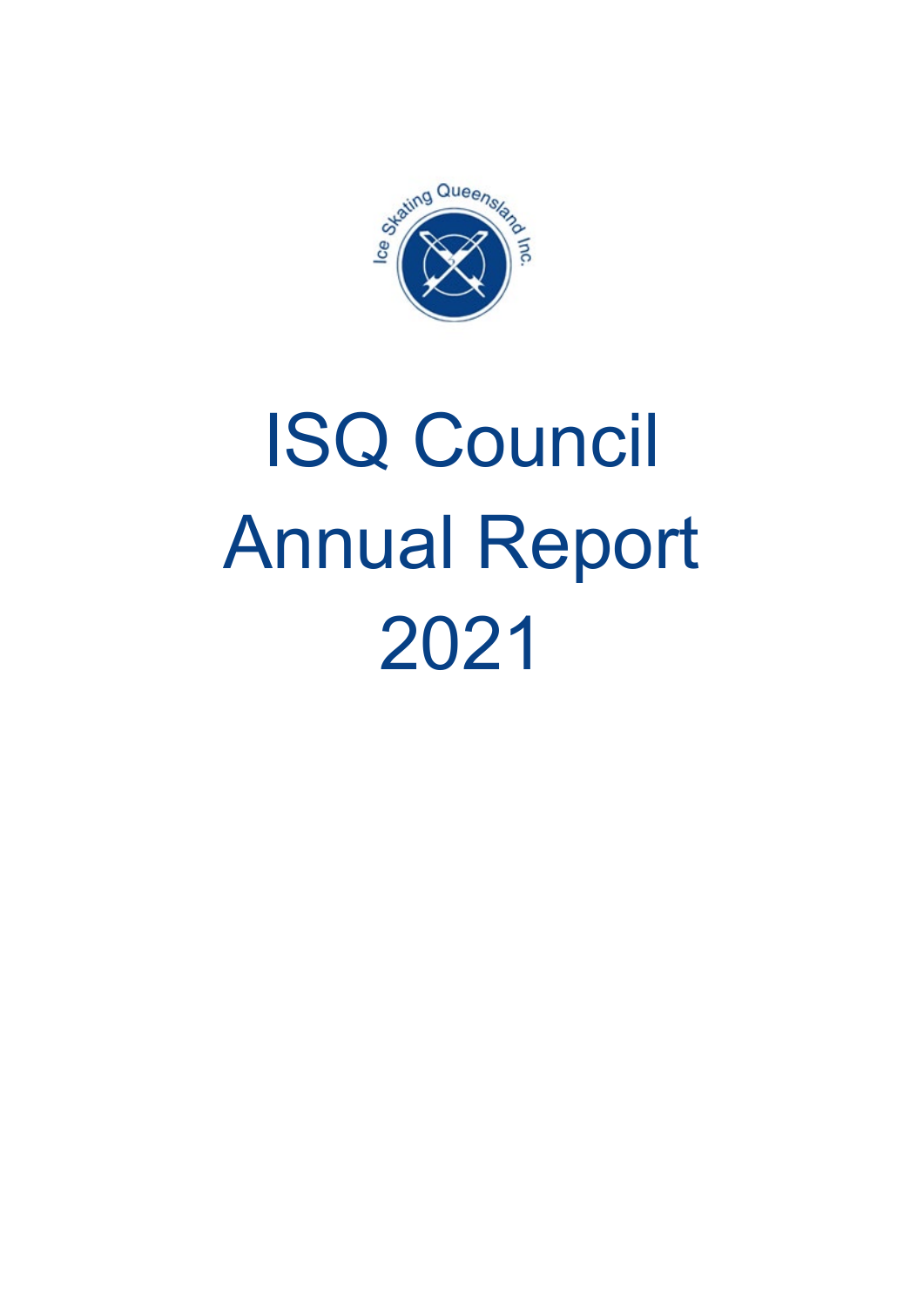# **President's Foreword**

After the challenges of 2020 I think everyone was looking to 2021 for a return to a more normal year in both our personal lives as well in our skating endeavours, however the challenges of the ongoing COVID-19 pandemic have continued to cause disruptions for everyone.

Once again during 2021 our coaches and athletes have had to adapt their training due to further rink closures and it is a true testament to their resilience that they have remained motivated to continue in their chosen sport and have not let these obstacles get in their way.

The 2021 year again saw fewer opportunities for Ice Skating Queensland athletes to compete both nationally and internationally however those that were able to compete performed very well. We also saw for the second straight year the cancellation of the Australian Figure Skating Championships that were due to be hosted by Ice Skating Queensland at the Boondall rink. Planning is well under way for the 2022 event to be conducted at the Boondall rink.

The annual report will assist in giving members a better understanding of the financial result during the 2021 year for Ice Skating Queensland while continuing to address the ongoing impacts that we faced caused by the COVID-19 pandemic.

2021 has, as in 2020, seen significant impacts on the business operations of ISQ (Iceworld) due to forced closures of the rinks and restrictions on the number of people allowed to be in the rink at the same time. The Council has again in the past year had to make some very tough decisions in relation to rink closures and restrictions; we have at all times relied on advice provided by the Department of Sport and Recreation and the Directives issued by Queensland Health. It is very disappointing that on a few occasions, some members have directly criticised the Council on these decisions without the full benefit of knowing the full background to the decisions being made. I am sure that the majority of members will realise that these decisions have been very difficult and have weighed heavily on the Council Members. At all times during this difficult period your Council has acted in the best interests of the sport and the continuation of the rink business. We continue to attempt to drive the recreational skaters to the business for the benefit of the sport and provide a strong base by moving recreational skaters into the Aussie Skate program. You will have seen in the current year a large push in our social media to drive new skaters into the learn to skate classes; this has seen very good numbers in the Aussie Skate classes which we hope to mean an increase in the number of skaters staying within the sport for many years to come.

#### **Going Forward 2022 - 2023**

We continue to build on the challenges of 2020 and 2021 with a focus on increasing public and school admission at both rinks to be able to get back to the Pre-COVID-19 results.

2022 – 2023 will see our focus and investment continue to be on athlete and sports development. The Athlete Development Committee continues to develop opportunities for our skaters to improve and participate in a range of camps to assist with their development. I encourage all coaches and athletes to take advantage of these opportunities so that Queensland athletes are at the peak of our sport regardless of their discipline. We will continue to leverage our physical presence, through Iceworld, to help grow the sport in Queensland and fund the ongoing investment in the sport. In line with our Strategic Plan, we will continue to grow and optimise the Iceworld business, investing in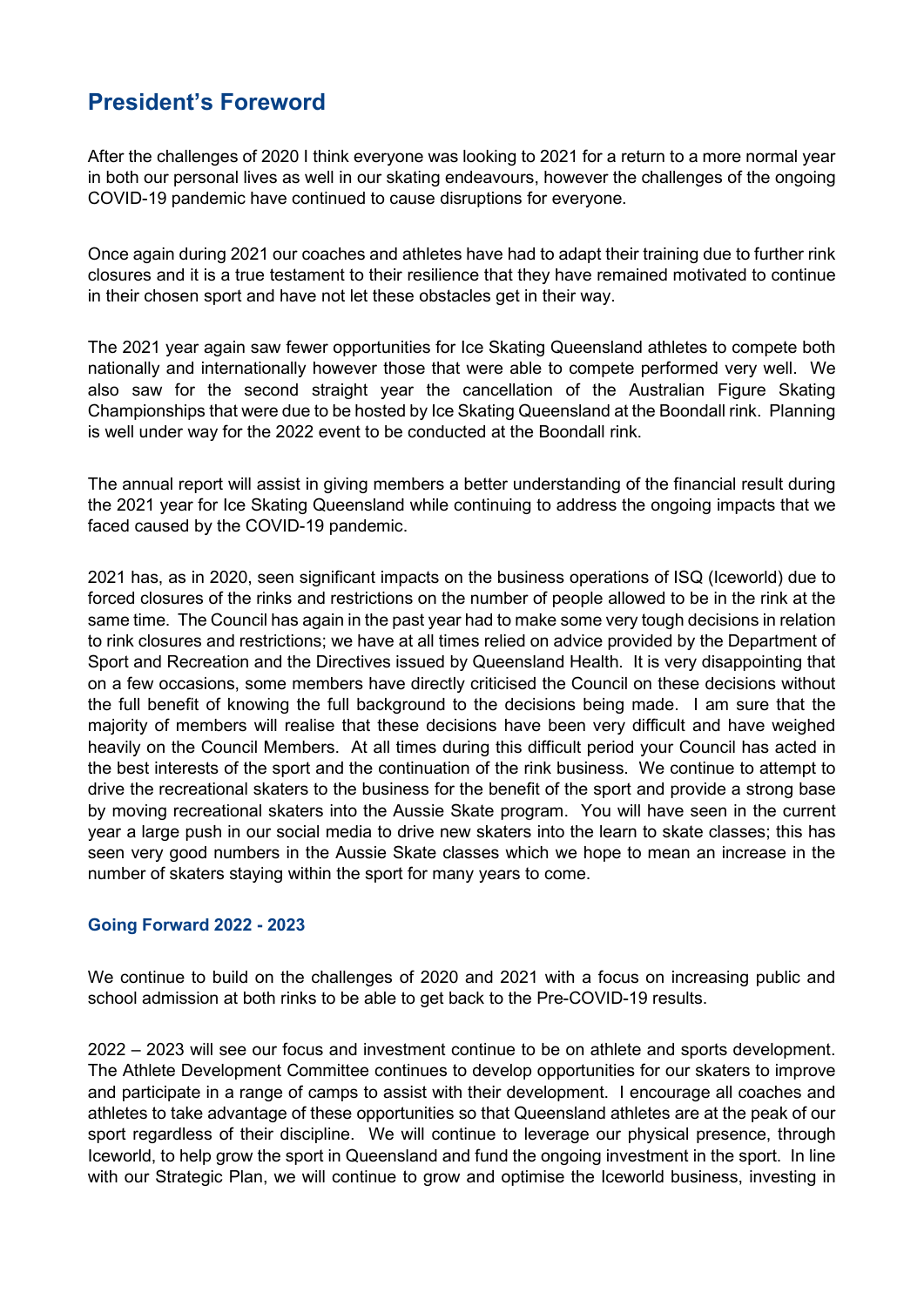both our infrastructure and people to drive the growth of ice-based activities. We will seek to accelerate business growth through targeted investments in infrastructure upgrades in 2022.

In closing I would also like to thank my fellow Councillors, Rink Management, the ISQ Administration Officer, the Judges and Officials Committee, the Athlete Development Committee, the Iceworld rink staff, the ISQ Members and all our volunteers for their incredible work over the past year. Finally, I would like to thank everyone for your ongoing support of Ice Skating Queensland in 2022.

Best wishes and success for the future.

aveaux

Peter Marcovich President, Ice Skating Queensland Inc

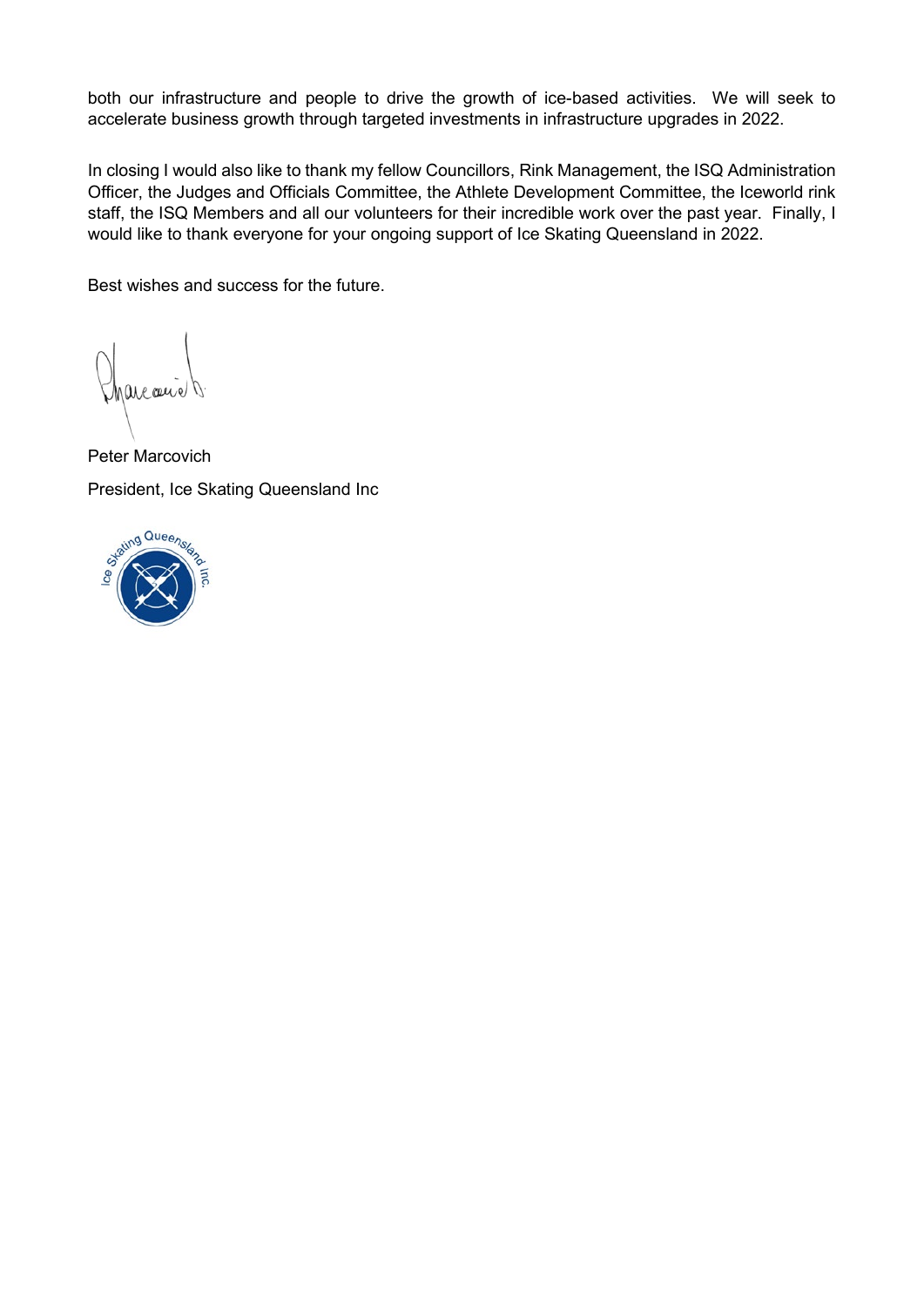# **Table of Contents**

| $\mathbf 1$ .                    |  |
|----------------------------------|--|
| 1.1                              |  |
| 1.2                              |  |
| 1.2.1                            |  |
| 1.2.2                            |  |
| 1.2.3<br>1.2.4<br>1.2.5<br>1.2.6 |  |
| 1.3                              |  |
| 1.3.1<br>1.3.2<br>$2_{-}$<br>3.  |  |
| 3.1<br>4.                        |  |
| 4.1<br>4.2                       |  |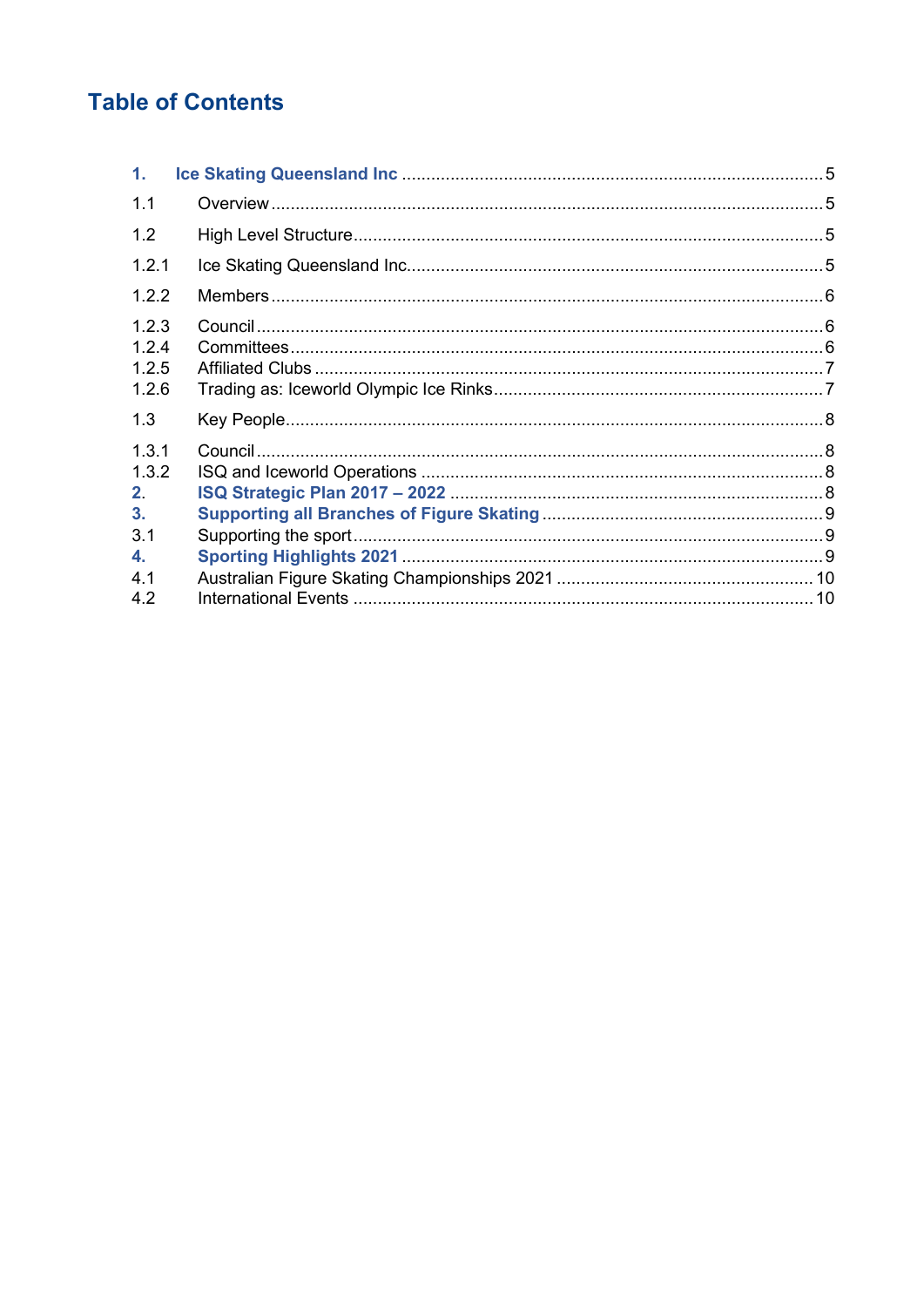# **1. Ice Skating Queensland Inc**

#### **1.1 Overview**

ISQ is the peak governing body for figure skating in Queensland. This includes the disciplines of Single Skating, Pair Skating, Ice Dance, Synchronized Skating and Theatre on Ice.

There are currently seven affiliated clubs throughout Queensland, located in Brisbane and in the regional areas of Cairns, Gold Coast, and Townsville.

Ice Skating Queensland is affiliated to Ice Skating Australia [www.isa.org.au.](http://www.isa.org.au/)

#### 1.2 **High Level Structure**

The following describes the high-level structures of incorporation:



#### **1.2.1 Ice Skating Queensland Inc**

Ice Skating Queensland is a not-for-profit association incorporated under the *Associations Incorporation Act (1981)* and the *Associations Incorporations Regulation (1999)*. The document: "Ice Skating Queensland Inc. Rules Effective 29th May 2019 (Rules) sets out the rules under the Associations Incorporation act (1981) and Associations Incorporation Regulation (1999). This sets out that the Primary Objective of the Association:

"To encourage all branches of Figure Skating".

The Rules also call out an additional 19 objectives which speak to ISQ's role in developing and growing the sport, both directly and indirectly through the affiliated clubs. This includes maintaining an ongoing relationship with Ice Skating Australia.

Ice Skating Queensland is a significant business with over \$5M in assets under management and annual revenues in excess of \$4M annually.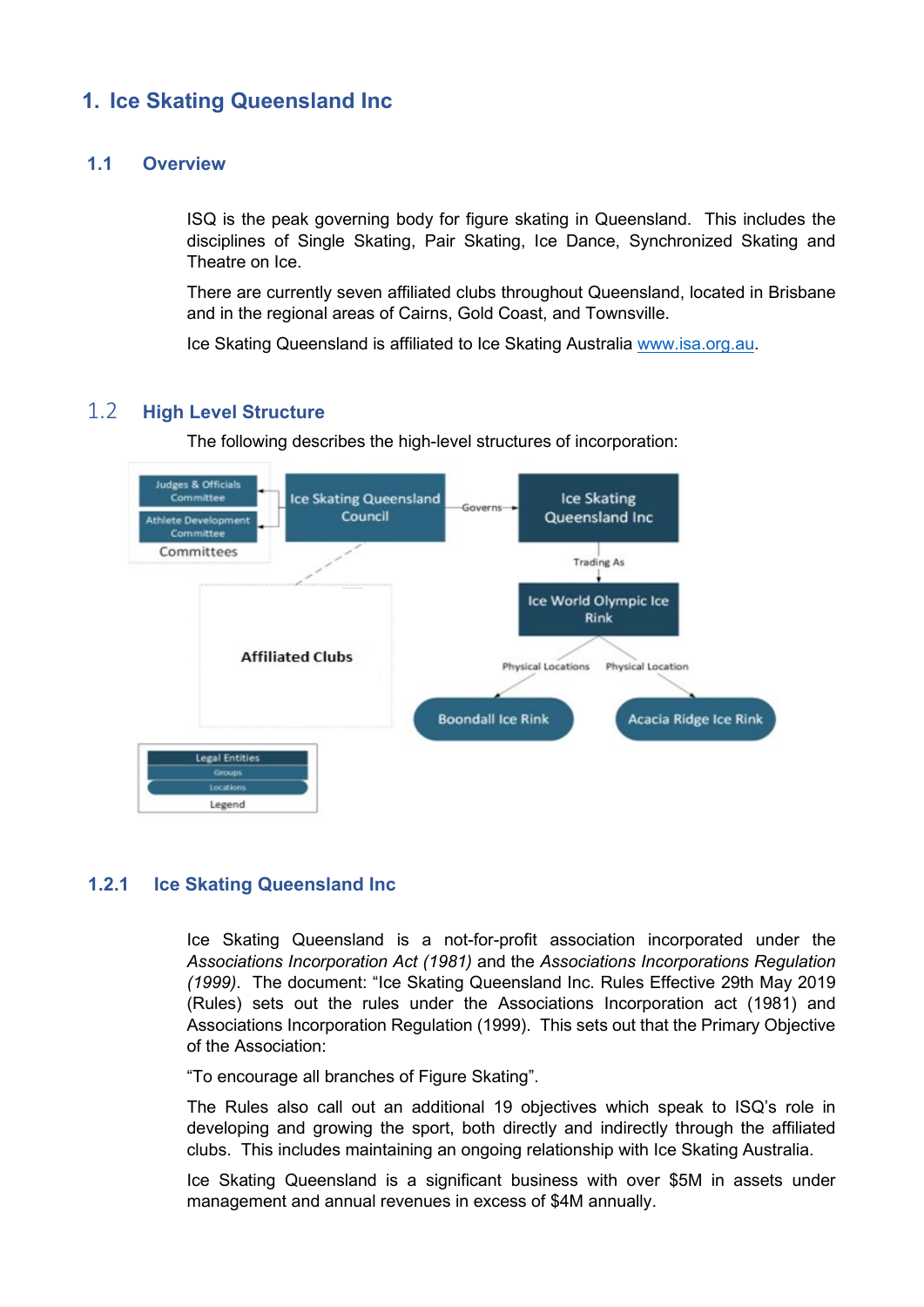#### **1.2.2 Members**

Under the rules of the Association (Ice Skating Queensland Inc) consists of members in the following classes:

- a. Senior Members
- b. Junior Members
- c. Cadet Members
- d. Associate Members
- e. Social Members; and
- f. Honorary Members

#### **1.2.3 Council**

At the Annual General Meeting, the Senior Members establish the Council of the Association, which includes a President, Secretary, Treasurer and three to five other Senior Members (known as 'Councillors') of the Association. The Council has general control and management of the administration of the affairs, property and funds of the Association. The Council has a two-year term with half of the Councillors terms being due in any given year. This approach supports both continuity and the infusion of new ideas.

#### **1.2.4 Committees**

The Council is also able to establish Subcommittees and Advisory Committees. At present two Committees have been established. These are:

- Judges and Officials Committee with a focus on policy development, regulation and conduct of competitions, referees and judges, testing and coaches.
- Athlete Development Committee with a focus on the structure of skating programs, optimising the use of ice time, management of camps and provision of advice to Iceworld.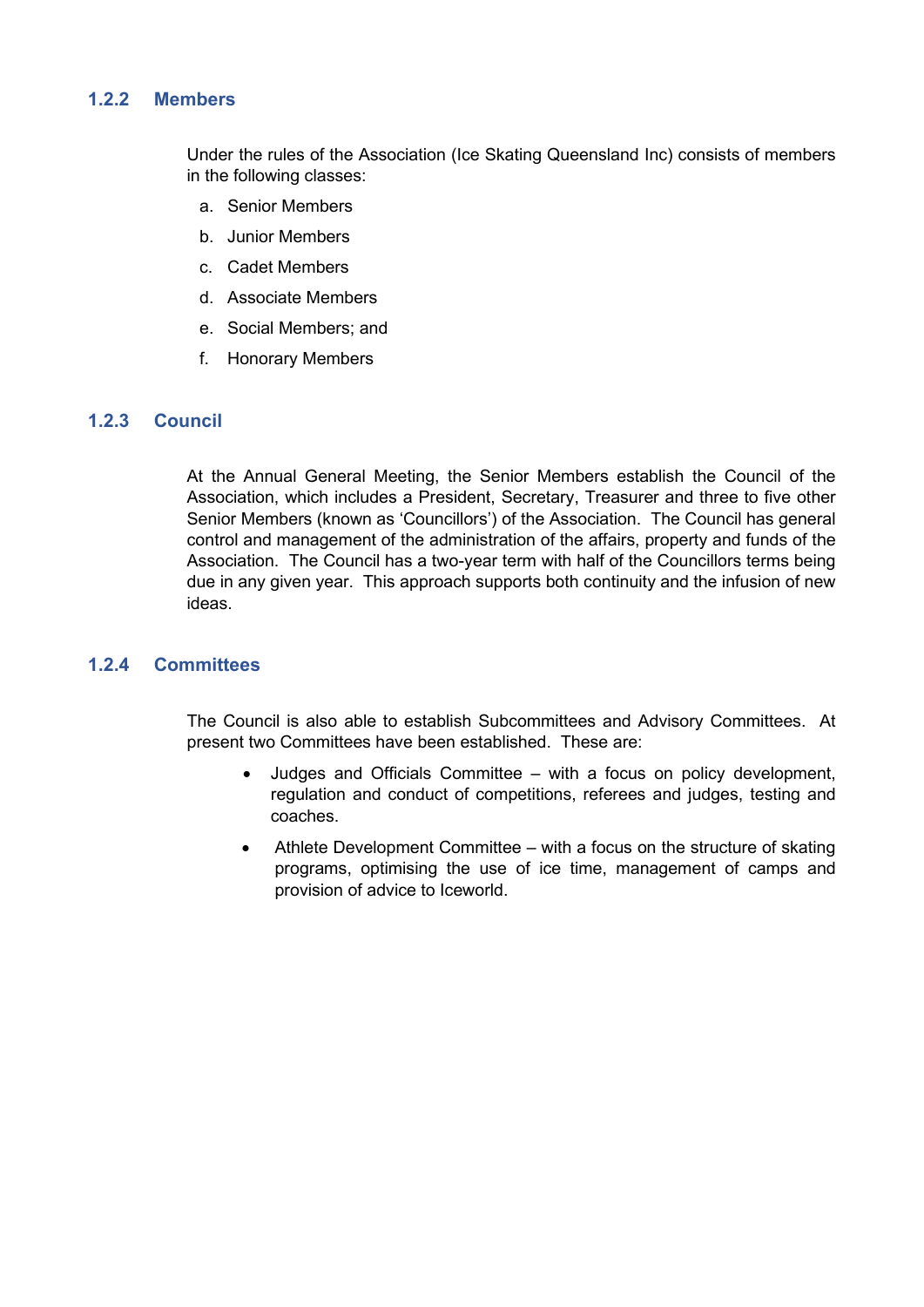#### **1.2.5 Affiliated Clubs**

Any club or Association formed for the promotion of Figure Skating incorporated under the *Associations Incorporation Act 1981* (QLD) may be constituted an Affiliated Club.

The following clubs are affiliated with ISQ:

- Boondall Figure Ice Skating Club
- Boondall Synchronized Ice Skating Club
- Cairns Figure Ice Skating Club
- Iceland Gold Coast Figure Skating Club
- Iceworld Figure Skating Club
- North Queensland Figure Skating Association
- Queensland Synchronized Iceskating Club

#### **1.2.6 Trading as: Iceworld Olympic Ice Rinks**

Iceworld Olympic Ice Rinks have been located in Brisbane for over 40 years, providing the only ice rinks in the Brisbane area. These are approximately 30km apart.

Iceworld's management operates across two key delivery locations of Boondall and Acacia Ridge.

- Boondall: The Boondall facility provides the only Olympic sized rink in Queensland. In addition to coffee shop, skate shop and other traditional facilities it also provides function rooms, catering and a fully stocked bar. The facility has recently been extensively renovated and provides a pristine and professional skating environment.
- Acacia Ridge: The Acacia Ridge facilities provides a more tradition rink, coffee shop, skate shop and standard facilities. Additional renovations are planned for 2022 to further enhance customer experience.

Iceworld is a significant enterprise and generates some \$4M in annual revenues with the two locations. The Strategic Plan 2017-2022 also calls out the establishment of a further rink which would continue to growth the potential annual revenue. There is also opportunity to expand beyond the South-East Queensland area to further accelerate the grow of ice-based sports.

The ongoing revenue stream generated through Iceworld frees ISQ from a role that most not-for-profit Associations need to undertake - namely needing to continually raise significant capital to fund the ongoing development of Figure Skating in Queensland.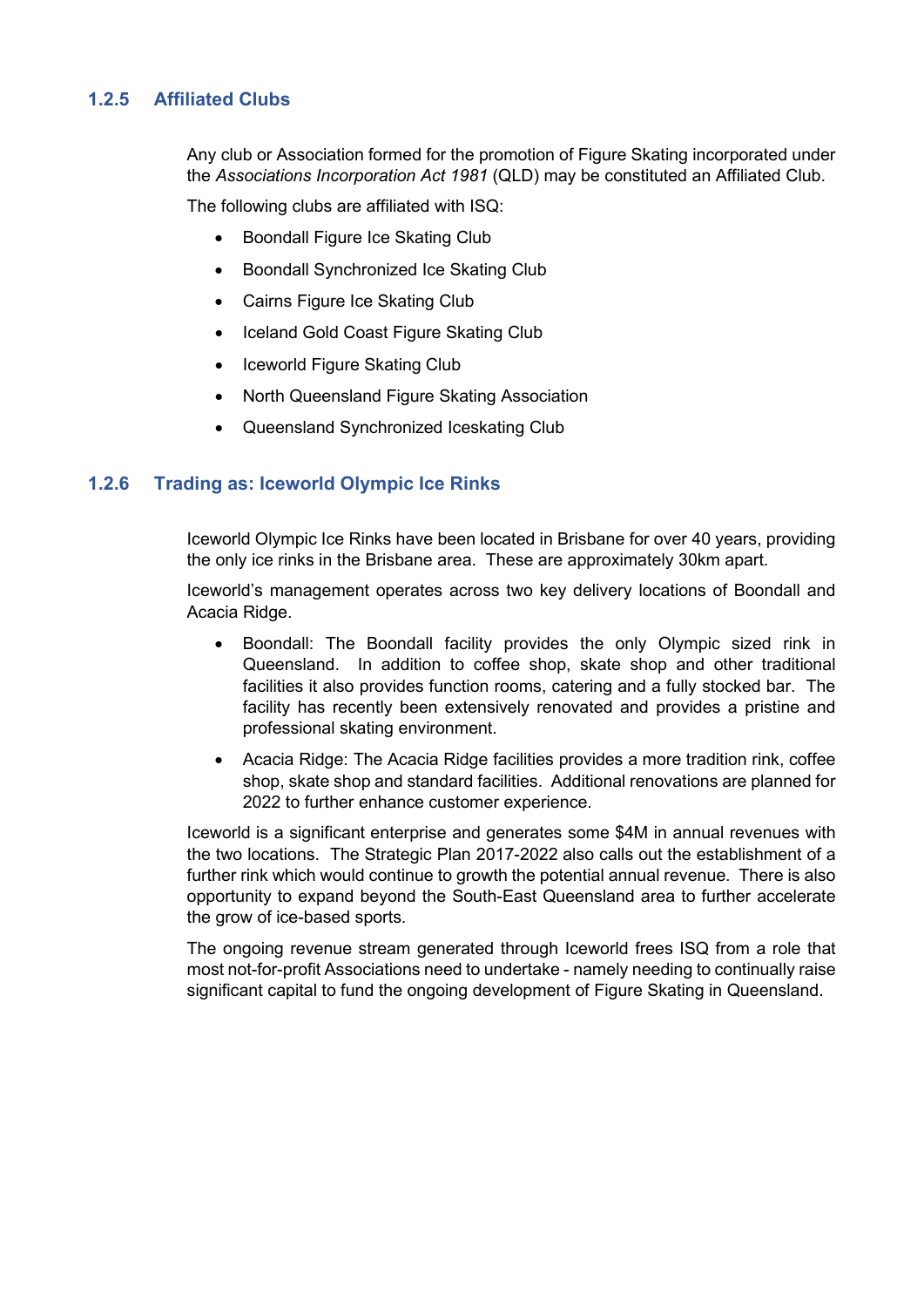### **1.3 Key People**

The following highlights the key people/roles involved in driving the ongoing development of Ice Skating Queensland:

#### **1.3.1 Council**

Office Bearers 2021

- President Mr. Peter Marcovich
- Secretary Mrs Beverley Donaghey
- Treasurer Mr Duncan Unwin

Councillors 2020

- Ms. Liz Alexandre
- Mrs. Lisa Massingham
- Mrs. Allie Flack
- Mrs. Susan Lynch
- Mrs Cheryl McKewen

#### **1.3.2 ISQ and Iceworld Operations**

In addition to these critical governance focused roles ISQ has recently established a Chief Executive Officer role to provide leadership and operational support to the Council across ISQ and Iceworld.

Chief Executive Officer – ISQ and Iceworld

• Keith Fullerton

Sports Administration Officer, ISQ

• Jenny Houlahan

Sport/Business Development Manager

• Andrew Leventis

## **2**. **ISQ Strategic Plan 2017 – 2022**

The ISQ Strategic Plan 2017 – 2022 sets out the strategic framework to guide the ongoing evolution of Ice Skating Queensland and Iceworld. It reflects the foundation documents which established the organisation and seeks to guide activities across the six-year period to grow its capacity to deliver on its core purpose.

Vision – how we will make a difference:

• Ice skating in Queensland is a preferred choice for the community, both as a recreational and competitive activity.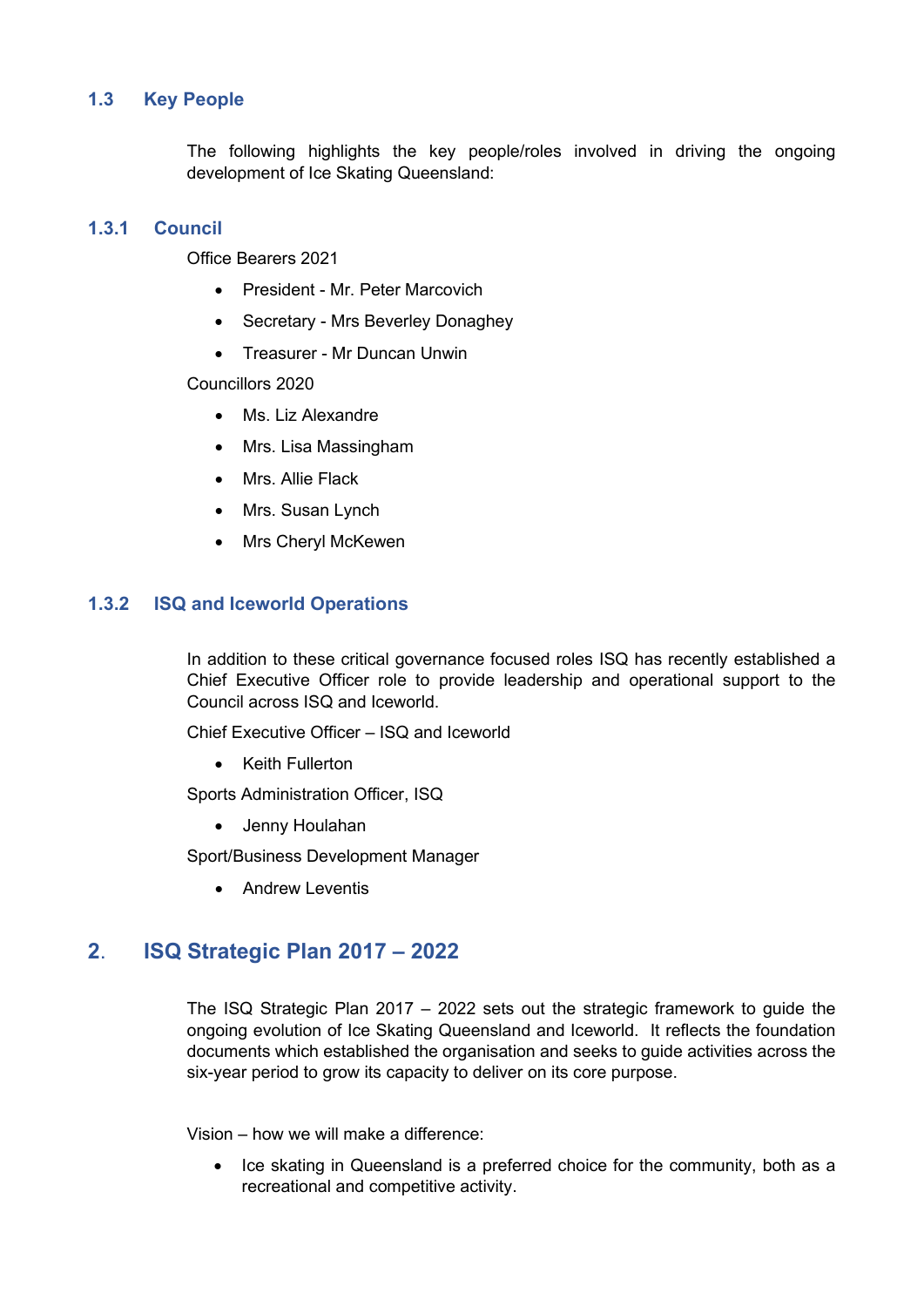• Our facilities provide a healthy and supportive environment for our customers.

Purpose – why Ice Skating Queensland exists:

• To encourage all branches of Figure Skating

Key Result Areas - where we need to achieve:

- 1. Conduct championships, tests and competitions
- 2. Manage affiliation with the national body and clubs
- 3. Encourage, promote and support figure skating activities by Affiliated Clubs
- 4. Encourage the participation of the community in ice skating and ice sports
- 5. Encourage the health and safety of all users of our facilities
- 6. Operate ice skating facilities via our commercial arm, Iceworld Olympic Ice Rinks, for the benefit of the community and all ice sports.
- 7. Encourage the sporting success, strength and stability of the Association
- 8. Ensure compliance with the Rules and by- laws of ISA and ISU
- 9. Develop policies and rules for conduct of the sport in Queensland and the operation of our ice rinks
- 10. Provide funding for the development of figure skating from the operational surpluses of Iceworld

Strategic Initiatives – capabilities we need to build:

- 1. Sports Development
- 2. Creating a great customer service experience
- 3. Better provisioning of "ice time"
- 4. Building new ice-skating facilities
- 5. Building the connective tissue with other ice sports

# **3. Supporting all Branches of Figure Skating**

ISQ's core purpose is the support all branches of Figure Skating. We do this through a range of investments and activities to help support and grow Figure Skating.

#### **3.1 Supporting the sport**

ISQ has provided significant assistance to help build Figure Skating in 2019 the details of which are contained in the Annual Financial Report that will be presented by the Treasurer.

## **4. Sporting Highlights 2021**

2021 has been a very different year with very few national and international events conducted. While we cannot cover all of the achievements in this Annual Report the following seeks to highlight some of them.